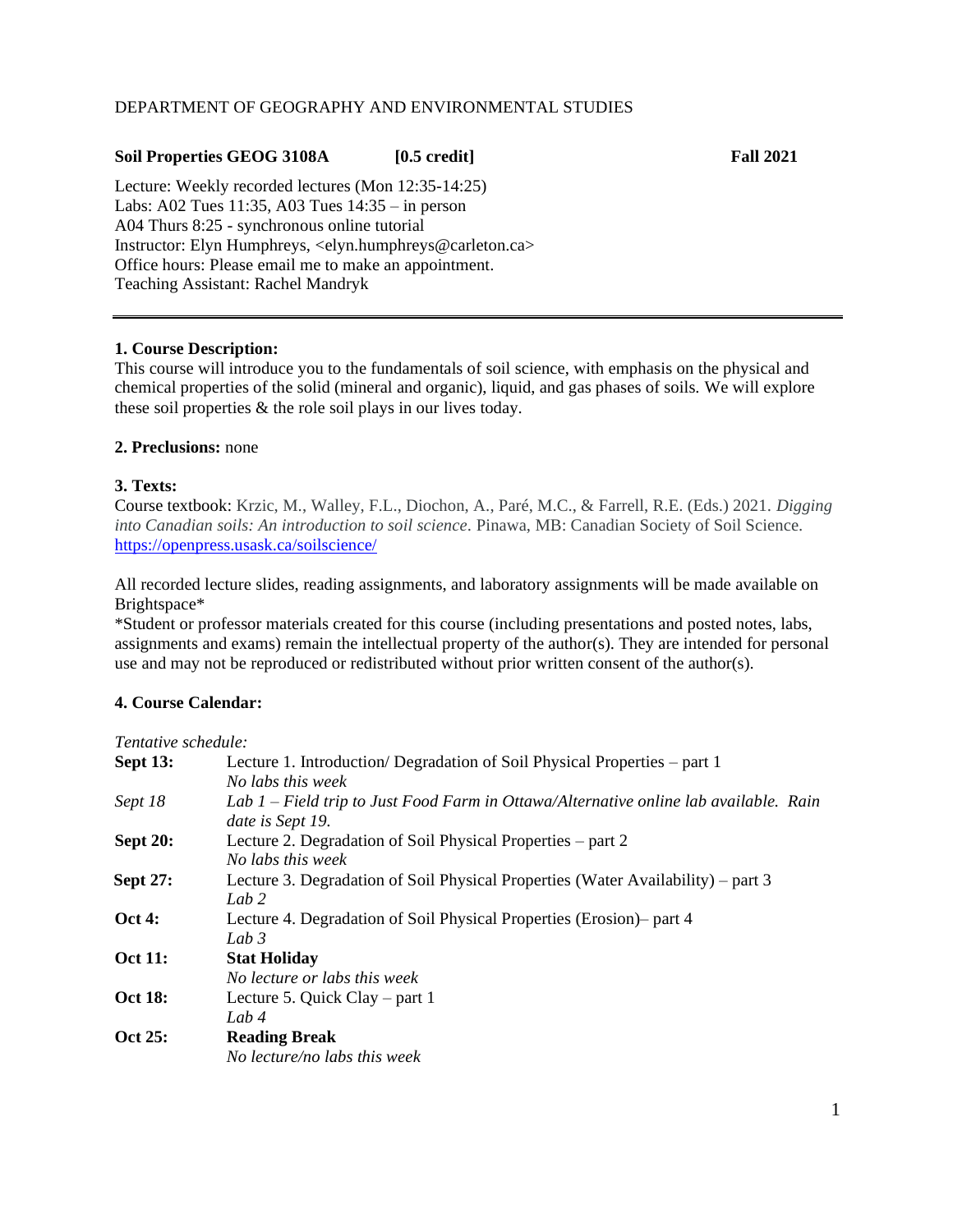| <b>Nov 1:</b>  | Lecture 6. Quick Clay – part 2                                         |  |  |
|----------------|------------------------------------------------------------------------|--|--|
|                | No labs this week                                                      |  |  |
|                | *Self-study assignments #1-6 due before Nov 5, 4 pm.                   |  |  |
| <b>Nov 8:</b>  | Midterm test                                                           |  |  |
|                | No lecture/no labs this week                                           |  |  |
| <b>Nov 15:</b> | Lecture 7. Organic farming $\&$ soil fertility-part 1                  |  |  |
|                | Lab 5                                                                  |  |  |
| <b>Nov 22:</b> | Lecture 8. Organic farming $\&$ soil fertility (pH)– part 2            |  |  |
|                | Lab 6                                                                  |  |  |
| <b>Nov 29:</b> | Lecture 9. Organic farming $\&$ soil fertility (soil biology) – part 3 |  |  |
|                | Lab 7                                                                  |  |  |
| Dec 6:         | Lecture 10. Arctic carbon and climate change                           |  |  |
|                | No labs this week                                                      |  |  |
| <b>Dec</b> 10: | (Last day of classes/follows Monday schedule)                          |  |  |
|                | Lecture 11. Soil formation                                             |  |  |
|                | No labs this week                                                      |  |  |
|                | *Self-study assignments #7-10 due before Dec 10, 4 pm.                 |  |  |

### **5. Evaluation:**

| Self-study assignments (10) | 10%  |                               |
|-----------------------------|------|-------------------------------|
| Laboratory assignments (6)  | 36%  |                               |
| Lab participation (7)       | 3.5% |                               |
| Special topic presentation  | 10%  |                               |
| Special topic signup        | 0.5% |                               |
| Mid-term exam               | 20%  |                               |
| Final exam                  | 20%  | (held during the exam period) |
|                             |      |                               |

Self-study assignments: Ten self-study assignments are based on the readings and lecture material. These will be automatically graded. To receive marks, you must receive a grade of 50% or more and submit the assignment by the due date (1% per assignment).

Laboratory assignments: Six assignments will help you further develop the concepts introduced during the lectures. Each lab assignment will be given equal weight towards the final lab grade. Collaboration is encouraged while working through the assignments, but each student must hand in his or her own, individually prepared assignment. See statement on plagiarism below.

Policy on lateness: Lab assignments will be submitted through Brightspace on the due date noted on the assignment. Late assignments will be penalized by 5% of the total value of the assignment for every additional day and will not be accepted after assignments have been graded and returned. Extensions may be granted for legitimate reasons. Please contact the instructor (Elyn Humphreys) by email before the deadline when possible.

Participation marks: During each in person or synchronous tutorial/lab session, participation will be recorded and earn marks of 0.5% per session towards the final grade.

Special topic presentation: You will present a special interest soil topic during the tutorial sessions starting week 4. Signup is available through Brightspace and must be completed by midnight, Sept 27 (for 0.5% mark). Example topics include soil & sports, environmental problems/solutions, weird/interesting soil phenomena, soils and natural disasters, food production, soil in the city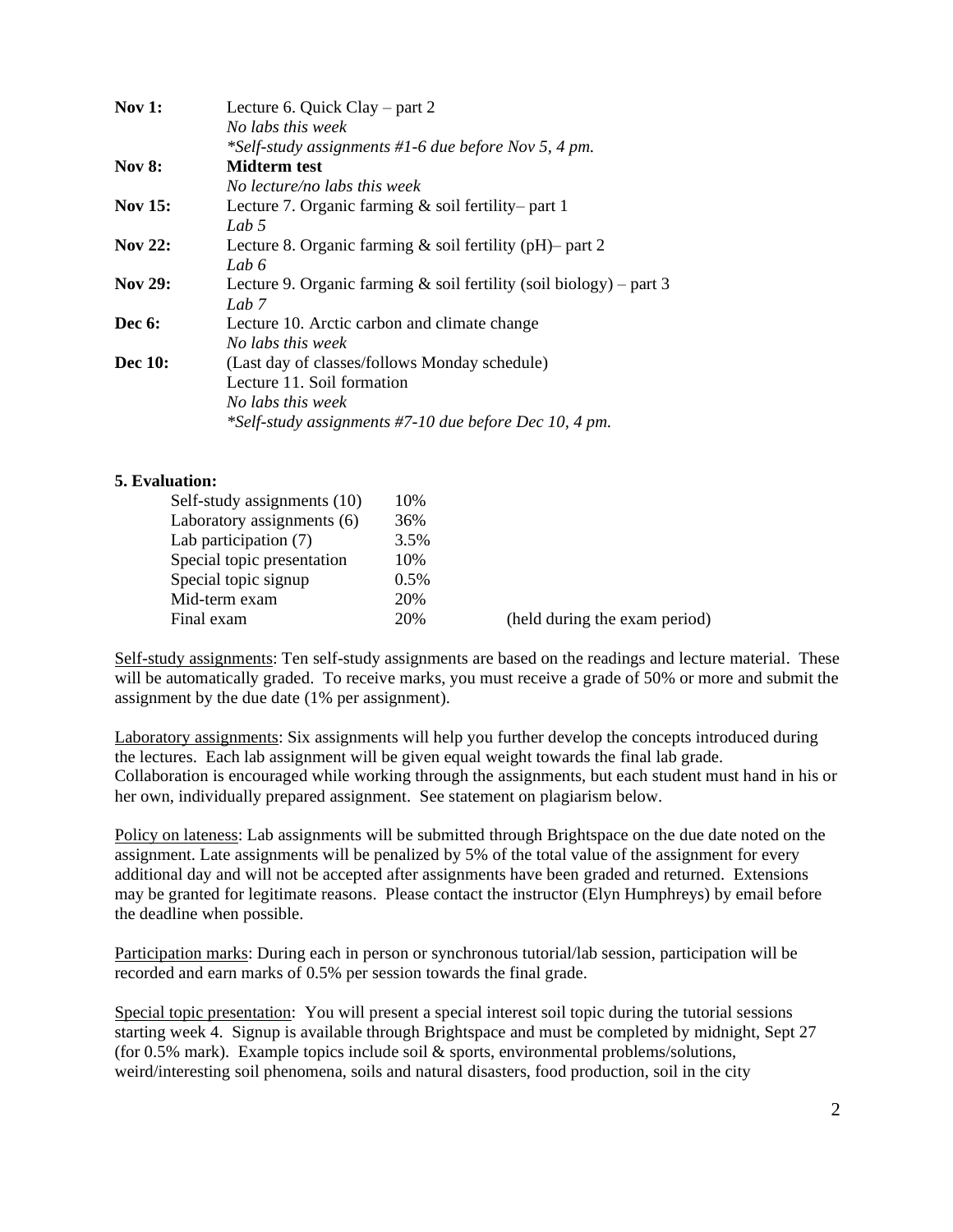(remediation, construction), soil careers, etc. I will present an example Week 3. For ideas, google "soil in the news" or visit the "web links" tabs at [http://wps.prenhall.com/chet\\_brady\\_natureandp\\_14/.](http://wps.prenhall.com/chet_brady_natureandp_14/) Upload your presentation slides as pdf (max 5) by midnight the day before your presentation (lateness policy applies). You have 5 min to present your topic. It must include source references and one question for the class related to soil properties that we have discussed to date (e.g. short answer or multiple choice or true or false). Students will post an answer to the TA via chat for participation marks.

Exams: These will be limited time, open book and include multiple choice and short paragraph answers.

Standing in a course is determined by the course instructor subject to the approval of the Faculty Dean. This means that grades submitted by the instructor may be subject to revision. No grades are final until they have been approved by the Dean.

# **6. COVID-19**

All members of the Carleton community are required to follow COVID-19 prevention measures and all mandatory public health requirements (e.g. wearing a mask, physical distancing, hand hygiene, respiratory and cough etiquette) and [mandatory self-screening](https://carleton.ca/covid19/screening/) prior to coming to campus daily.

If you feel ill or exhibit COVID-19 symptoms while on campus or in class, please leave campus immediately, self-isolate, and complete the mandatory [symptom reporting tool.](https://carleton.ca/covid19/covid-19-symptom-reporting/) For purposes of contact tracing, attendance will be taken in all classes and labs. Participants can check in using posted QR codes through the cuScreen platform where provided. Students who do not have a smartphone will be required to complete a paper process as indicated on the [COVID-19 website.](http://carleton.ca/covid19)

All members of the Carleton community are required to follow guidelines regarding safe movement and seating on campus (e.g. directional arrows, designated entrances and exits, designated seats that maintain physical distancing). In order to avoid congestion, allow all previous occupants to fully vacate a classroom before entering. No food or drinks are permitted in any classrooms or labs.

For the most recent information about Carleton's COVID-19 response and required measures, please see the [University's COVID-19 webpage](https://carleton.ca/covid19/) and review the [Frequently Asked Questions \(FAQs\).](https://carleton.ca/covid19/faq/) Should you have additional questions after reviewing, please contact [covidinfo@carleton.ca](mailto:covidinfo@carleton.ca)

Please note that failure to comply with University policies and mandatory public health requirements, and endangering the safety of others are considered misconduct under the [Student Rights and Responsibilities](https://carleton.ca/studentaffairs/student-rights-and-responsibilities/)  [Policy.](https://carleton.ca/studentaffairs/student-rights-and-responsibilities/) Failure to comply with Carleton's COVID-19 procedures may lead to supplementary action involving Campus Safety and/or Student Affairs.

## **7. Statement on Plagiarism:**

Plagiarism will not be tolerated. Students should consult the [Academic Integrity Policy.](https://carleton.ca/registrar/wp-content/uploads/Academic-Integrity-policy-June-2021.pdf)

The University Academic Integrity Policy defines plagiarism as "*presenting, whether intentionally or not, the ideas, expression of ideas or work of others as one's own."* This includes reproducing or paraphrasing portions of someone else's published or unpublished material, regardless of the source, and presenting these as one's own without proper citation or reference to the original source. Examples of sources from which the ideas, expressions of ideas or works of others may be drawn from include but are not limited to: books, articles, papers, literary compositions and phrases, performance compositions, chemical compounds, art works, laboratory reports, research results, calculations and the results of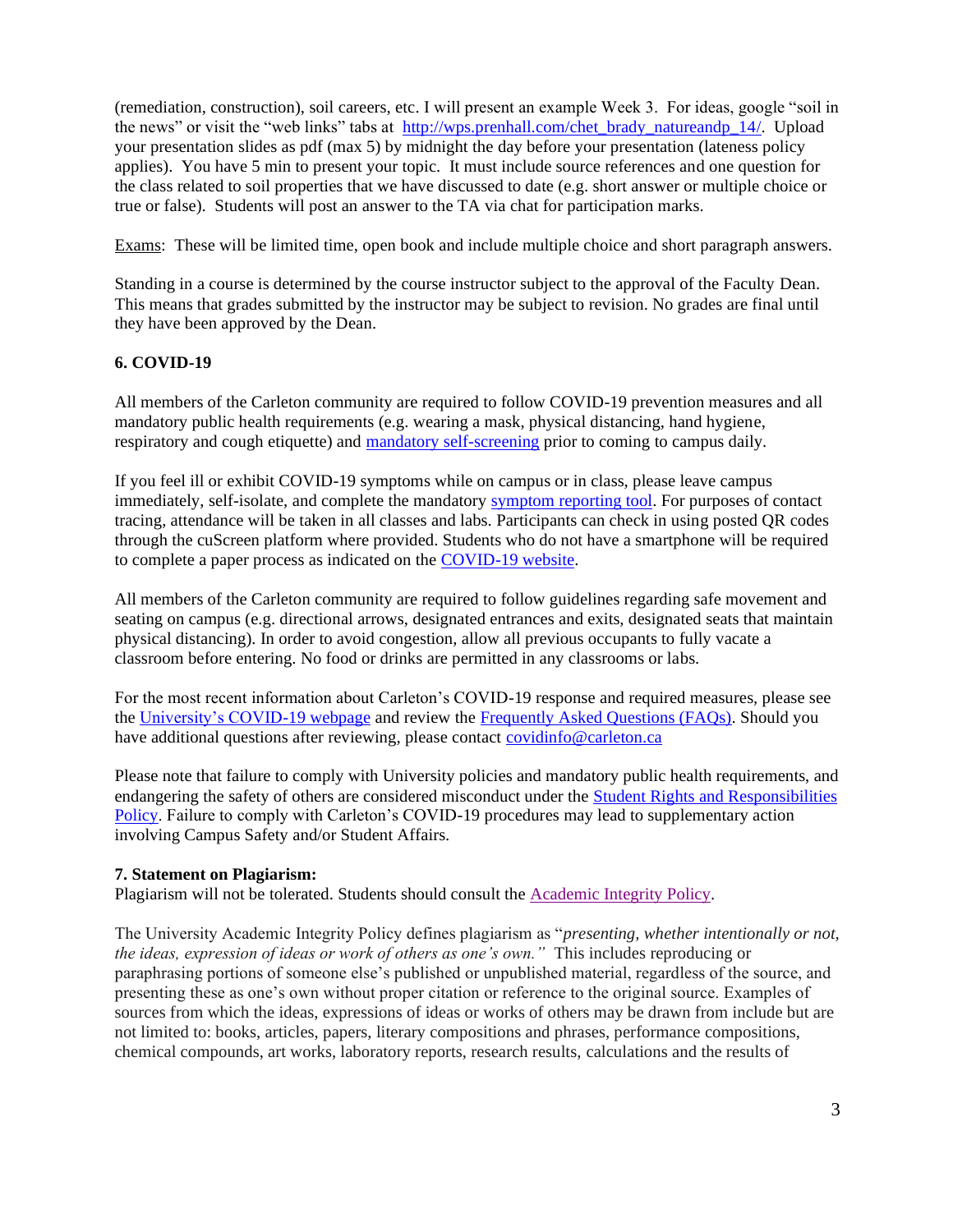calculations, diagrams, constructions, computer reports, computer code/software, material on the internet and/or conversations.

Examples of plagiarism include, but are not limited to:

- any submission prepared in whole or in part, by someone else;
- using ideas or direct, verbatim quotations, paraphrased material, algorithms, formulae, scientific or mathematical concepts, or ideas without appropriate acknowledgment in any academic assignment;
- using another's data or research findings without appropriate acknowledgement;
- submitting a computer program developed in whole or in part by someone else, with or without modifications, as one's own; and
- failing to acknowledge sources through the use of proper citations when using another's work and/or failing to use quotations marks.

Plagiarism is a serious offence that cannot be resolved directly by the course's instructor. The Associate Dean of the Faculty conducts a rigorous investigation, including an interview with the student, when an instructor suspects a piece of work has been plagiarized. Penalties are not trivial. They can include a final grade of "F" for the course or even suspension or expulsion from the University.

#### **8. Academic Accommodations:**

You may need special arrangements to meet your academic obligations during the term. For an accommodation request the processes are as follows:

**Pregnancy obligation**: write to me with any requests for academic accommodation during the first two weeks of class, or as soon as possible after the need for accommodation is known to exist. For accommodation regarding a formally-scheduled final exam, you must complete the [Pregnancy](https://carleton.ca/equity/contact/form-pregnancy-accommodation/)  [Accommodation Form.](https://carleton.ca/equity/contact/form-pregnancy-accommodation/)

**Religious obligation**: write to me with any requests for academic accommodation during the first two weeks of class, or as soon as possible after the need for accommodation is known to exist. For more details [click here.](https://carleton.ca/equity/focus/discrimination-harassment/religious-spiritual-observances/)

**Academic Accommodations for Students with Disabilities**: The Paul Menton Centre for Students with Disabilities (PMC) provides services to students with Learning Disabilities (LD), psychiatric/mental health disabilities, Attention Deficit Hyperactivity Disorder (ADHD), Autism Spectrum Disorders (ASD), chronic medical conditions, and impairments in mobility, hearing, and vision. If you have a disability requiring academic accommodations in this course, please contact PMC at 613-520-6608 or [pmc@carleton.ca](mailto:pmc@carleton.ca) for a formal evaluation. If you are already registered with the PMC, contact your PMC coordinator to send me your Letter of Accommodation at the beginning of the term, and no later than two weeks before the first in-class scheduled test or exam requiring accommodation (if applicable). After requesting accommodation from PMC, meet with me to ensure accommodation arrangements are made. Please consult the PMC website for the deadline to request accommodations for the formallyscheduled exam (if applicable).

#### **Survivors of Sexual Violence**

As a community, Carleton University is committed to maintaining a positive learning, working and living environment where sexual violence will not be tolerated, and where survivors are supported through